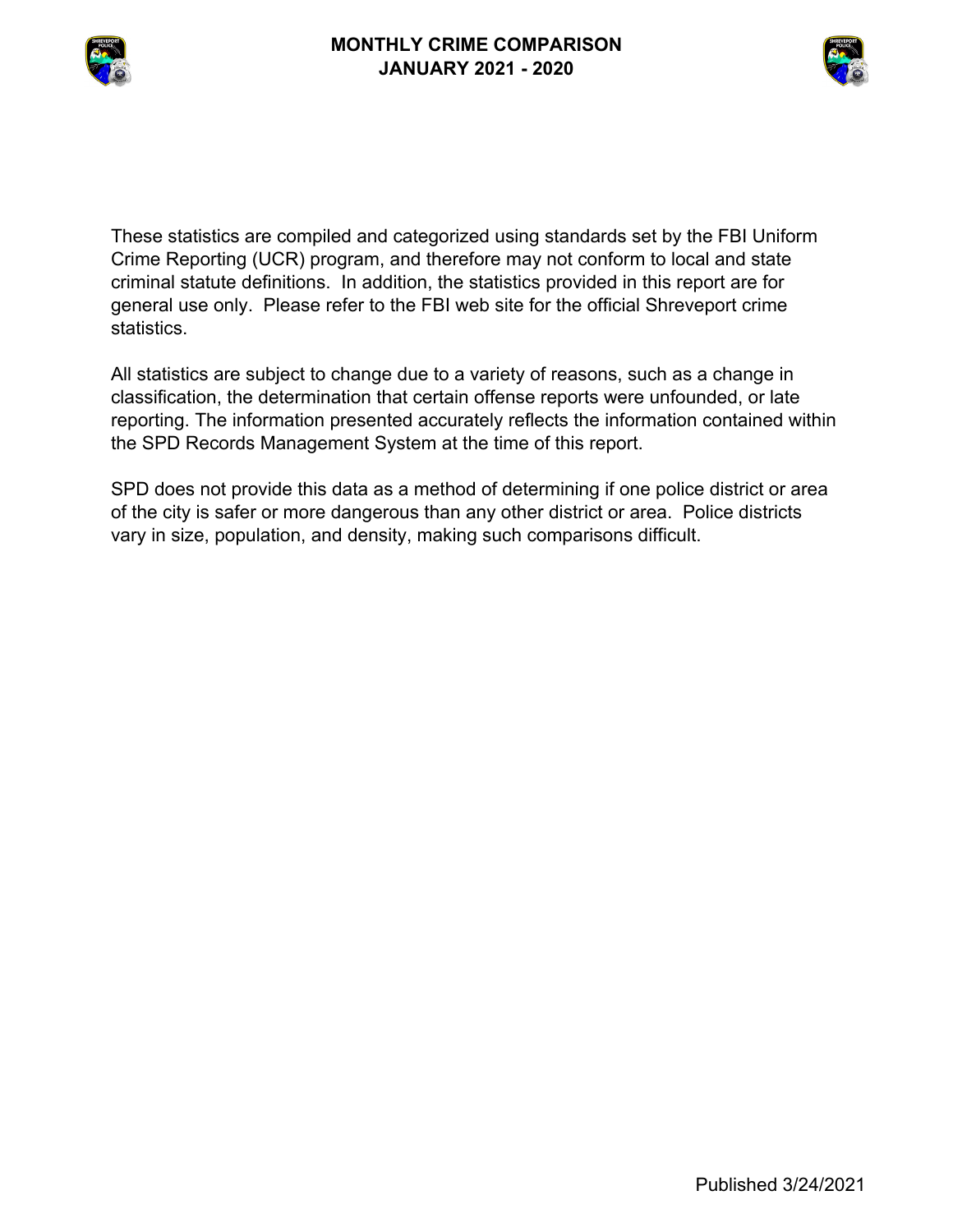| <b>MONTHLY CRIME COMPARISON</b>                                                           |                  |                  |                   |                |                 |                   |  |  |  |  |  |  |  |
|-------------------------------------------------------------------------------------------|------------------|------------------|-------------------|----------------|-----------------|-------------------|--|--|--|--|--|--|--|
| <b>JANUARY 2021 - 2020</b><br><b>PERCENT OF</b>                                           |                  |                  |                   |                |                 |                   |  |  |  |  |  |  |  |
|                                                                                           | <b>NUMBER OF</b> | <b>NUMBER OF</b> | <b>PERCENT OF</b> |                |                 |                   |  |  |  |  |  |  |  |
|                                                                                           |                  | <b>OFFENSES</b>  | <b>INCREASE</b>   |                | <b>OFFENSES</b> | <b>INCREASE</b>   |  |  |  |  |  |  |  |
| <b>TYPE OF</b>                                                                            |                  | <b>JANUARY</b>   | <b>OR</b>         |                | <b>YTD</b>      | <b>OR</b>         |  |  |  |  |  |  |  |
| <b>CRIME</b>                                                                              | 2021             | 2020             | <b>DECREASE</b>   | 2021           | 2020            | <b>DECREASE</b>   |  |  |  |  |  |  |  |
| <b>HOMICIDE</b>                                                                           | 8                | $\mathbf 1$      | 700%              | 8              | 1               | 700%              |  |  |  |  |  |  |  |
| <b>MANSLAUGHTER</b>                                                                       | $\mathbf 0$      | $\mathbf 0$      | <b>NA</b>         | $\mathbf 0$    | $\mathbf 0$     | <b>NA</b>         |  |  |  |  |  |  |  |
| <b>JUSTIFIED HOMICIDE</b>                                                                 | 0                | 0                | <b>NA</b>         | $\mathbf 0$    | 0               | <b>NA</b>         |  |  |  |  |  |  |  |
| <b>TOTAL HOMICIDE</b>                                                                     | 8                | 1                | 700%              | 8              | 1               | 700%              |  |  |  |  |  |  |  |
| <b>RAPE</b>                                                                               |                  |                  |                   |                |                 |                   |  |  |  |  |  |  |  |
| Forcible Rape                                                                             | 17               | 10               | 70%               | 17             | 10              | 70%               |  |  |  |  |  |  |  |
| <b>ROBBERY</b>                                                                            |                  |                  |                   |                |                 |                   |  |  |  |  |  |  |  |
| Person Robbery                                                                            |                  |                  |                   |                |                 |                   |  |  |  |  |  |  |  |
| Armed                                                                                     | 12               | 10               | 20%               | 12             | 10              | 20%               |  |  |  |  |  |  |  |
| Simple                                                                                    | $\overline{7}$   | 9                | $-22%$            | $\overline{7}$ | 9               | $-22%$            |  |  |  |  |  |  |  |
| <b>Total Person Robbery</b>                                                               | 19               | 19               | 0%                | 19             | 19              | 0%                |  |  |  |  |  |  |  |
| <b>Business Robbery</b>                                                                   |                  |                  |                   |                |                 |                   |  |  |  |  |  |  |  |
| Armed                                                                                     | 5                | 5                | 0%                | 5              | 5               | 0%                |  |  |  |  |  |  |  |
| Simple                                                                                    | $\overline{2}$   | 1                | 100%              | $\overline{2}$ | $\mathbf{1}$    | 100%              |  |  |  |  |  |  |  |
| <b>Total Business Robbery</b>                                                             | $\overline{7}$   | 6                | 17%               | $\overline{7}$ | 6               | 17%               |  |  |  |  |  |  |  |
| <b>TOTAL ROBBERY</b>                                                                      | 26               | 25               | 4%                | 26             | 25              | 4%                |  |  |  |  |  |  |  |
| <b>AGGRAVATED ASSAULT/</b>                                                                |                  |                  |                   |                |                 |                   |  |  |  |  |  |  |  |
| <b>BATTERY</b>                                                                            | 91               | 84               | 8%                | 91             | 84              | 8%                |  |  |  |  |  |  |  |
| <b>BURGLARY</b>                                                                           |                  |                  |                   |                |                 |                   |  |  |  |  |  |  |  |
| Residential                                                                               | 74               | 99               | $-25%$            | 74             | 99              | $-25%$            |  |  |  |  |  |  |  |
| <b>Business</b>                                                                           | 23               | 46               | $-50%$            | 23             | 46              | $-50%$            |  |  |  |  |  |  |  |
| <b>TOTAL</b>                                                                              | 97               | 145              | $-33%$            | 97             | 145             | $-33%$            |  |  |  |  |  |  |  |
| <b>THEFT</b>                                                                              |                  |                  |                   |                |                 |                   |  |  |  |  |  |  |  |
| <b>Purse Snatching</b>                                                                    | $\mathbf 0$      | 1<br>191         | $-100%$<br>$-36%$ | 0              | 1<br>191        | $-100%$<br>$-36%$ |  |  |  |  |  |  |  |
| Shoplifting                                                                               | 123              |                  |                   | 123            |                 |                   |  |  |  |  |  |  |  |
| <b>Theft from Business</b>                                                                | 22               | 25               | $-12%$            | 22             | 25              | $-12%$            |  |  |  |  |  |  |  |
| Theft from Residence                                                                      | 92               | 102              | $-10%$            | 92             | 102             | $-10%$            |  |  |  |  |  |  |  |
| Auto Accessory Theft                                                                      | 46               | 49               | $-6%$             | 46             | 49              | $-6%$             |  |  |  |  |  |  |  |
| Theft from Auto                                                                           | 174              | 264              | $-34%$            | 174            | 264             | $-34%$            |  |  |  |  |  |  |  |
| <b>Other Thefts</b>                                                                       | 59               | 78               | $-24%$            | 59             | 78              | $-24%$            |  |  |  |  |  |  |  |
| <b>TOTAL</b>                                                                              | 516              | 710              | $-27%$            | 516            | 710             | $-27%$            |  |  |  |  |  |  |  |
| <b>AUTO THEFT</b>                                                                         | 76               | 62               | 23%               | 76             | 62              | 23%               |  |  |  |  |  |  |  |
| <b>GRAND TOTAL</b>                                                                        | 831              | 1,037            | $-20%$            | 831            | 1,037           | $-20%$            |  |  |  |  |  |  |  |
| <b>VIOLENT CRIME INDEX</b><br>(Homicide, Rape, Robbery and<br>Aggravated Assault/Battery) | 142              | 120              | 18%               | 142            | 120             | 18%               |  |  |  |  |  |  |  |

689 917 -25% 689 917 -25% **PROPERTY CRIME INDEX**  (Burglary, Theft and Auto Theft)

*FBI NUMBERS MAINTAINED ON THE FBI UCR WEB SITE DO NOT REFLECT JUSTIFIED HOMICIDES*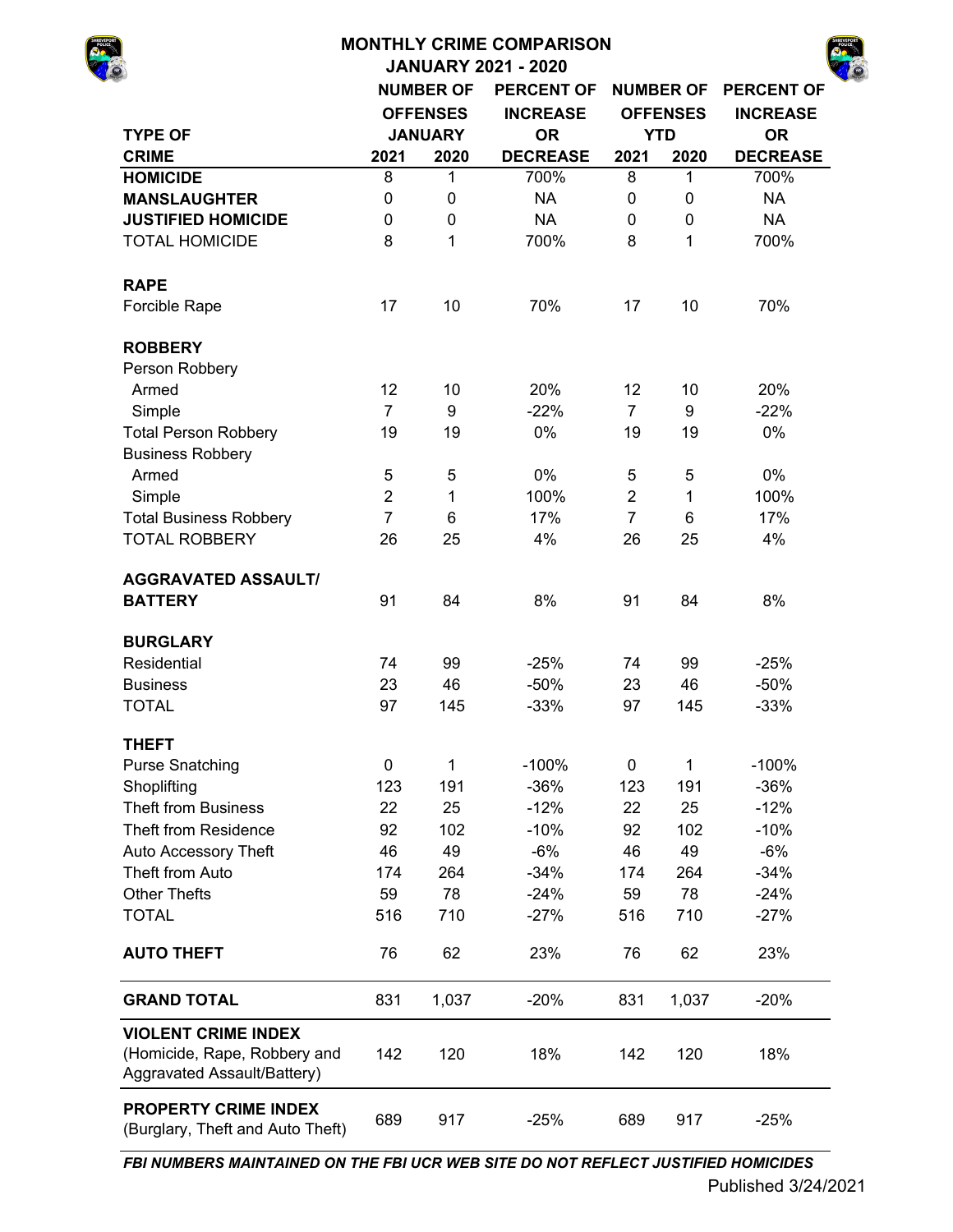

## **REPORTED OFFENSESJANUARY 2021**



- **1. Martin Luther King Jr. Drive area, North Highland, West Cooper Road, Lakeview, Hearne Extension, Agurs area north of Hearne**
- **2. Freestate, Cherokee Park, Dixie Highway, Agurs area south of Hearne, Downtown area west of Market**
- **3. Allendale, Ledbetter Heights**
- **4. Highland, Stoner Hill**
- **5. Anderson Island, Dixie Garden, Shreve Island, Broadmoor, Waterside, South Highland, Cedar Grove area north of 70th**
- **6. Cedar Grove area south of 70th and east of I-49, South Broadmoor, Town South/Spring Lake, East Ridge, Huckleberry Ridge, Suburban Acres, Wallace Lake, Robson Plantation**
- **7. Allendale, Lakeside, Queensborough, St Vincent/Ingleside area west of Hearne, Werner Park, Caddo Heights**
- **8. South Lakeshore, Country Club, Mooretown**
- **9. Shorewood Hills, Yarborough, Western Hills, Huntington Park, Reisor, Fox Crossing**
- **10. St Vincent/Ingleside area east of Hearne, Caddo Heights**
- **11. Sunset Acres, Hollywood, Cedar Grove area west of I-49**
- **12. Garden Valley, Cargill Park, Pinecroft, Hyde Park, Brookwood, Southwood, Suburban Acres, Summergrove, Southern Hills, East Ridge**
- **13. Riverfront, Entertainment District, Downtown area east of Market**

**DISTRICTS**

| <b>SELECTED OFFENSES</b>  | #1             | #2             | #3           | #4             | #5           | #6             | #7             | #8             | #9             | #10            | #11            | #12            | #13            | <b>Total</b>   |
|---------------------------|----------------|----------------|--------------|----------------|--------------|----------------|----------------|----------------|----------------|----------------|----------------|----------------|----------------|----------------|
| <b>HOMICIDE</b>           | 0              | $\mathbf{0}$   | $\mathbf{0}$ |                | $\mathbf{0}$ | 0              | $\overline{2}$ | $\overline{2}$ |                | $\overline{2}$ | 0              | $\mathbf{0}$   | $\mathbf{0}$   | 8              |
| <b>MANSLAUGHTER</b>       | 0              | 0              | $\mathbf{0}$ | $\Omega$       | $\mathbf{0}$ | $\mathbf{0}$   | 0              | 0              | $\mathbf 0$    | $\Omega$       | $\Omega$       | $\Omega$       | $\mathbf 0$    | 0              |
| <b>JUSTIFIED HOMICIDE</b> | $\Omega$       | 0              | 0            | $\Omega$       | $\mathbf{0}$ | $\mathbf{0}$   | 0              | 0              | $\mathbf 0$    | $\Omega$       | 0              | $\mathbf 0$    | $\Omega$       | $\mathbf 0$    |
| <b>RAPE</b>               |                | 1              | 1            |                | 2            | 1              | и              | $\overline{2}$ | $\overline{4}$ | 1              | $\Omega$       | $\overline{2}$ | $\mathbf{0}$   | 17             |
| <b>PERSON ROBBERY</b>     | 0              | 0              | 3            |                | 3            | $\mathbf 0$    | 0              | 5              | -1             | $\overline{2}$ | 2              | $\overline{2}$ | $\mathbf{0}$   | 19             |
| <b>BUSINESS ROBBERY</b>   | $\mathbf 0$    | 0              | $\mathbf{0}$ | 0              |              | $\mathbf{0}$   | 0              | $\overline{2}$ | 3              | $\Omega$       | $\overline{1}$ | $\Omega$       | $\Omega$       | $\overline{7}$ |
| <b>AGGRAVATED BATTERY</b> |                | 1              | 4            | 3              | 3            | 5              | 9              | 3              | $\overline{2}$ | 5              | 4              | 3              | $\Omega$       | 43             |
| <b>AGGRAVATED ASSAULT</b> |                | 0              | 1            | 3              | 6            | 5              | 4              | $\overline{7}$ | $\overline{4}$ | 5              | 6              | 6              | $\mathbf 0$    | 48             |
| <b>RESIDENCE BURGLARY</b> | 4              | 0              | 3            | $\overline{ }$ | 17           | 4              | 8              | 6              | 6              | 5              | 6              | 8              | $\mathbf 0$    | 74             |
| <b>BUSINESS BURGLARY</b>  | 0              | 1              | 0            | $\overline{2}$ | 2            | $\overline{2}$ |                | $\overline{2}$ | $\overline{2}$ | $\overline{2}$ | $\overline{2}$ | $\overline{7}$ | $\mathbf 0$    | 23             |
| <b>PURSE SNATCHING</b>    | $\Omega$       | $\mathbf 0$    | $\mathbf 0$  | $\Omega$       | $\mathbf 0$  | $\Omega$       | $\Omega$       | 0              | $\mathbf 0$    | $\Omega$       | $\Omega$       | $\mathbf{0}$   | $\mathbf{0}$   | $\mathbf{0}$   |
| <b>SHOPLIFTING</b>        | 9              | $\overline{1}$ | $\mathbf 0$  | 6              | 17           | 27             | 4              | $\overline{2}$ | 13             | $\overline{2}$ | 5              | 37             | $\mathbf{0}$   | 123            |
| THEFT FROM BUSINESS       |                | 1              | 1            | $\overline{2}$ | 5            | 4              | $\Omega$       |                | 2              | $\overline{2}$ | 1              | -1             |                | 22             |
| THEFT FROM RESIDENCE      |                | 1              | 2            | 9              | 20           | $\overline{7}$ | 7              | 10             | 5              | 4              | 11             | 14             |                | 92             |
| <b>AUTO ACC. THEFT</b>    | $\overline{2}$ | 4              | 0            |                | 3            | 10             | 3              | $\overline{2}$ | 5              | 5              | 3              | $\overline{7}$ | 1              | 46             |
| THEFT FROM AUTO           | 4              | $\overline{2}$ | 4            | 17             | 37           | 26             | 9              | 13             | 20             | $\overline{7}$ | 4              | 24             | $\overline{7}$ | 174            |
| THEFT GENERAL             | $\overline{2}$ | $\overline{2}$ | 1            | 5              | 12           | 6              |                | 5              | 6              | $\Omega$       | 6              | 8              | 5              | 59             |
| <b>AUTO THEFT</b>         | 6              | 1              | 5            | 9              | 11           | $\overline{7}$ | $\overline{2}$ | 4              | 9              | 5              | 4              | 12             |                | 76             |
| <b>TOTALS</b>             | 32             | 15             | 25           | 67             | 139          | 104            | 51             | 66             | 83             | 47             | 55             | 131            | 16             | 831            |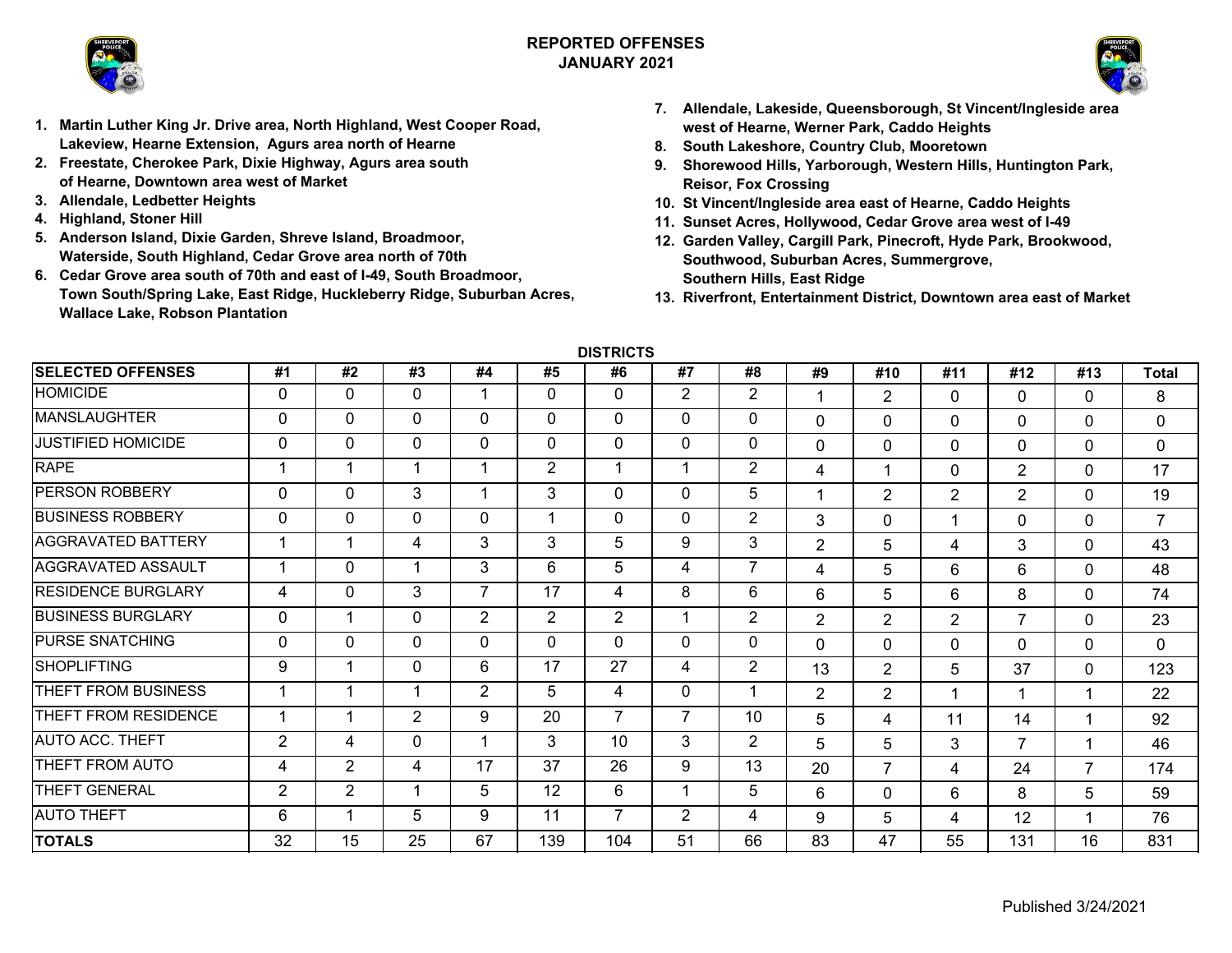



 $\%$ 

## **% % District 3District 1 District 2 %% % District 13 TOTAL CRIME 2021 2020 CHG 2021 2020 CHG 2021 2020**2021 2020 CHG **2021 2020 CHG 2021 2020 CHG** Homicide 0 0 NA 0 0 NA 00 | 0 | NA | 0 | 0 | NA | 0 | 0 | NA Manslaughter | 0 | 0 | NA | 0 | 0 | NA | 0 | 0 | NA | 0 | 0 | 0 | NA Justified Homicide 0 0 NA 0 0 NA 00 | 0 | NA | 0 | 0 | NA | 0 | 0 | NA Rape 1 1 1 1 0% 1 1 1 0% 0 1 1 0% 0 0 NA 3 3 0% Person Robbery 0 1 -100% 0 0 NA **3** 1 200% 0 0 NA **3** 2 50% Business Robbery | 0 | 0 | NA | 0 | 0 | NA | 0 | O AA | 0 | O | NA Aggravated Battery | 1 | 4 | -75% | 1 | 1 | 0% <mark>| 4 |</mark> 3 | 33% | 0 | 0 | NA | 6 | 8 | -25% Aggravated Assault | 1 | 2 | -50% | 0 | 0 | NA | 1 | 1 | 0% | 0 | 1 |-100%| 2 | 4 | -50% Residence Burglary **10 10 -30% 1 1 200 1 1 10 1 -30 1 1 10 1 -30 1** 1 1 200 1 1 200 1 1 200 1 10 1 -30 10 1 -30 <sup>1</sup> Business Burglary | 0 | 3 |-100% <mark> 1 |</mark> 0 | NA | 0 | 3 |-100% | 0 | 1 |-100%| 1 | *7* |-86% Purse Snatching | 0 | 0 | NA | 0 | 0 | NA | 0 | 0 | NA | 0 | 0 | NA Shoplifting <mark> 9 |</mark> 5 | 80% | 1 | 1 | 0% | 0 | 4 |-100% | 0 | 0 | NA | 10 | 10 | 0% Theft from Business 1 1 0% 1 7 -86% $-86\%$  1 0 NA **1** 0 NA 4 8 -50%Theft from Residence 1 6 -83% 1 1 0% 2 6 -67% 1 1 0% 5 14 -64%Auto Accessory Theft **2** 1 100% **4** 0 NA 0 1 -100% 1 1 0% **7** 3 133% Theft from Auto **4 16 -75% 2 11 -82% 4**  4 0% 7 15 -53% 17 46 -63%Theft General 2 3 -33% 2 2 0% 11 1 1 1 0% 1 5 1 6 1-17% 1 10 1 12 1-17% Auto Theft **6** 0 NA 1 3 -67% **5** 4 25% **1** 0 NA **13** 7 86% **TOTALS** 32 49 -35% 15 30 -50% 25 30 -17% 16 25 -36% 88 134 -34%**JANUARY 2021**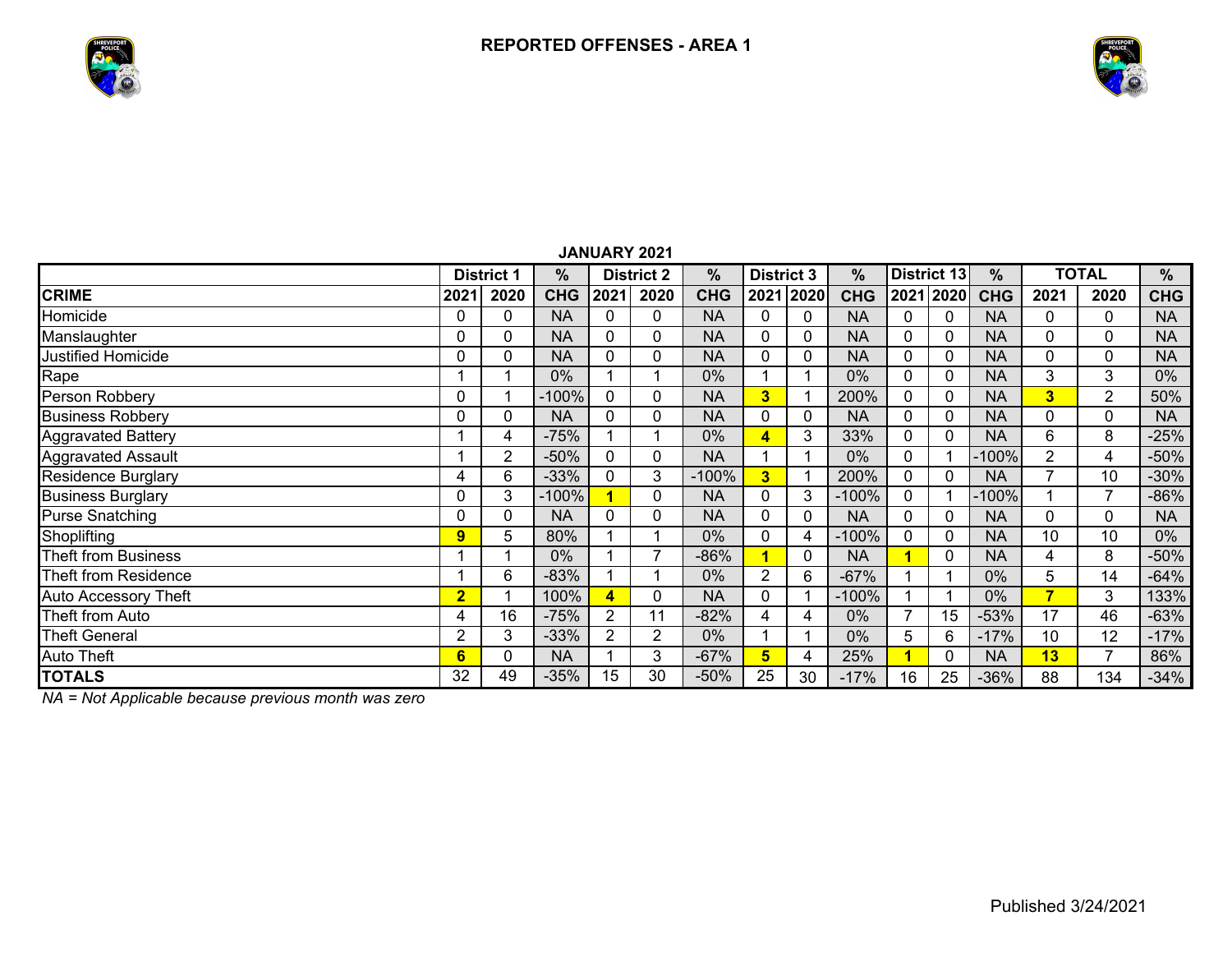



|                             | <b>District 4</b> |             | $\frac{0}{0}$ | <b>District 5</b> |      | $\frac{9}{6}$ | <b>District 6</b>       |                | $\frac{9}{6}$ | <b>TOTAL</b>            |      | $\%$       |  |
|-----------------------------|-------------------|-------------|---------------|-------------------|------|---------------|-------------------------|----------------|---------------|-------------------------|------|------------|--|
| <b>CRIME</b>                | 2021              | 2020        | <b>CHG</b>    | 2021              | 2020 | <b>CHG</b>    | 2021                    | 2020           | <b>CHG</b>    | 2021                    | 2020 | <b>CHG</b> |  |
| Homicide                    |                   | 0           | <b>NA</b>     | 0                 | 0    | <b>NA</b>     | 0                       | 0              | <b>NA</b>     | 1                       | 0    | <b>NA</b>  |  |
| Manslaughter                | 0                 | 0           | <b>NA</b>     | 0                 | 0    | <b>NA</b>     | $\mathbf 0$             | 0              | <b>NA</b>     | $\mathbf{0}$            | 0    | <b>NA</b>  |  |
| Justified Homicide          | $\mathbf 0$       | 0           | <b>NA</b>     | 0                 | 0    | <b>NA</b>     | $\mathbf 0$             | 0              | <b>NA</b>     | $\overline{0}$          | 0    | <b>NA</b>  |  |
| Rape                        | и                 | $\mathbf 0$ | <b>NA</b>     | $\overline{2}$    | 0    | <b>NA</b>     | $\overline{\mathbf{1}}$ | 0              | <b>NA</b>     | $\overline{\mathbf{4}}$ | 0    | <b>NA</b>  |  |
| Person Robbery              |                   | 1           | 0%            | 3 <sup>1</sup>    | 1    | 200%          | $\mathbf{0}$            | $\overline{2}$ | $-100%$       | 4                       | 4    | 0%         |  |
| <b>Business Robbery</b>     | 0                 | $\mathbf 0$ | <b>NA</b>     | 1                 | и    | 0%            | $\mathbf 0$             | 0              | <b>NA</b>     |                         |      | 0%         |  |
| <b>Aggravated Battery</b>   | 3                 | 6           | $-50%$        | 3                 | 3    | 0%            | 5                       | 0              | <b>NA</b>     | 11                      | 9    | 22%        |  |
| <b>Aggravated Assault</b>   | 3                 | 3           | $0\%$         | $6\phantom{a}$    | 4    | 50%           | 5                       | 3              | 67%           | 14                      | 10   | 40%        |  |
| <b>Residence Burglary</b>   | 7                 | 9           | $-22%$        | 17                | 25   | $-32%$        | 4                       | 6              | $-33%$        | 28                      | 40   | $-30%$     |  |
| <b>Business Burglary</b>    | $\overline{2}$    | 3           | $-33%$        | $\overline{2}$    | 3    | $-33%$        | $\overline{2}$          | 3              | $-33%$        | 6                       | 9    | $-33%$     |  |
| <b>Purse Snatching</b>      | 0                 | $\mathbf 0$ | <b>NA</b>     | 0                 | 0    | <b>NA</b>     | $\mathbf 0$             | 0              | <b>NA</b>     | $\mathbf{0}$            | 0    | <b>NA</b>  |  |
| Shoplifting                 | 6                 | 15          | $-60%$        | 17                | 29   | $-41%$        | 27                      | 24             | 13%           | 50                      | 68   | $-26%$     |  |
| <b>Theft from Business</b>  | $\overline{2}$    | 4           | $-50%$        | 5                 | 5    | $0\%$         | 4                       | 4              | 0%            | 11                      | 13   | $-15%$     |  |
| <b>Theft from Residence</b> | 9                 | 9           | 0%            | 20                | 14   | 43%           | $\overline{7}$          | 7              | 0%            | 36                      | 30   | 20%        |  |
| <b>Auto Accessory Theft</b> |                   | 8           | $-88%$        | 3                 | 4    | $-25%$        | 10                      | 4              | 150%          | 14                      | 16   | $-13%$     |  |
| Theft from Auto             | 17                | 25          | $-32%$        | 37                | 50   | $-26%$        | 26                      | 35             | $-26%$        | 80                      | 110  | $-27%$     |  |
| <b>Theft General</b>        | 5                 | 11          | $-55%$        | 12                | 14   | $-14%$        | 6                       | 6              | 0%            | 23                      | 31   | $-26%$     |  |
| <b>Auto Theft</b>           | 9                 | 4           | 125%          | 11                | 13   | $-15%$        | $\overline{7}$          | $\overline{2}$ | 250%          | 27                      | 19   | 42%        |  |
| <b>TOTALS</b>               | 67                | 98          | $-32%$        | 139               | 166  | $-16%$        | 104                     | 96             | 8%            | 310                     | 360  | $-14%$     |  |

**JANUARY 2021**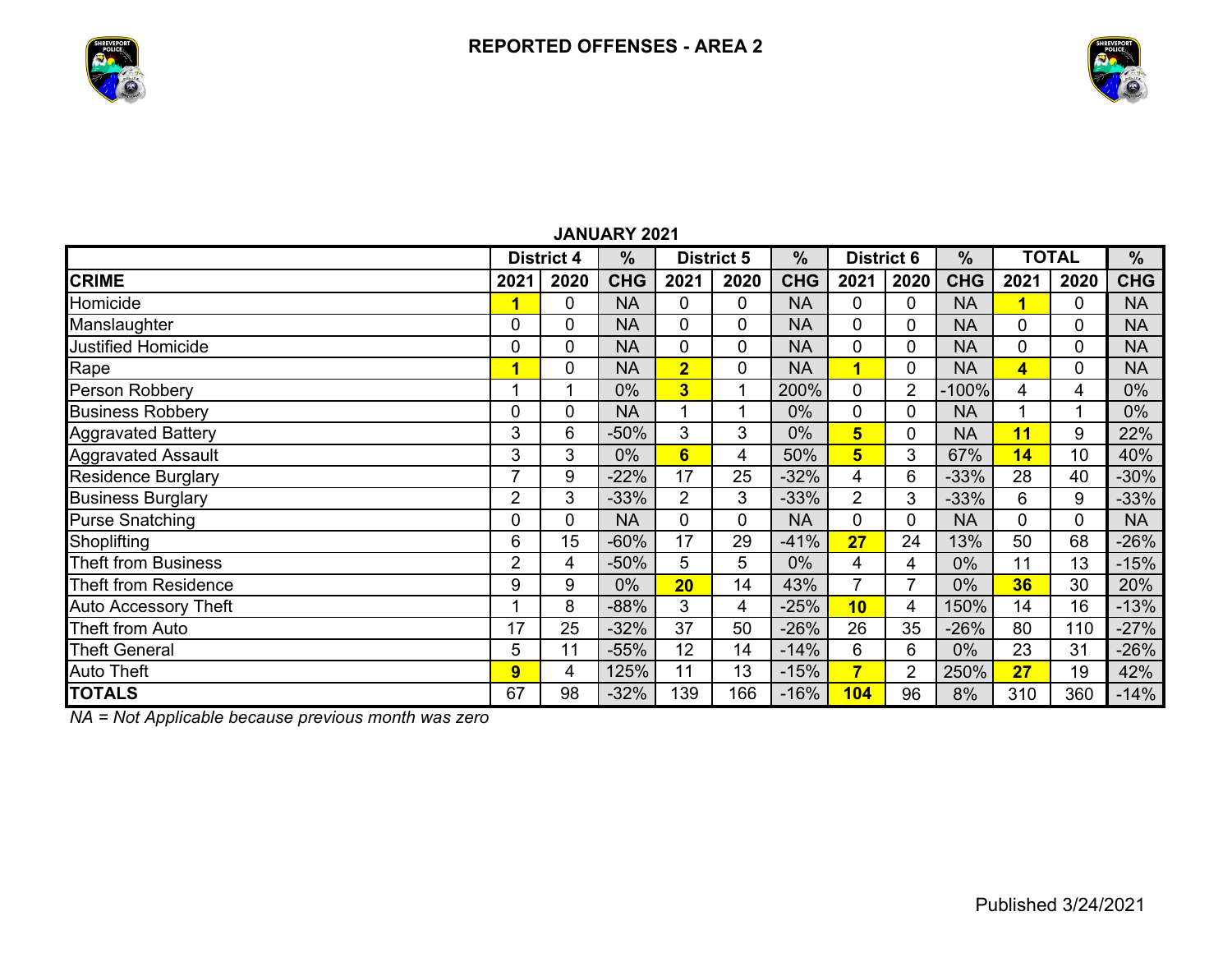



|                            | <b>District 7</b>       |                | $\frac{9}{6}$ | <b>District 8</b> |              | $\frac{0}{0}$ | <b>District 9</b>       |                | $\frac{9}{6}$ | <b>TOTAL</b>            |                | $\frac{0}{0}$ |  |
|----------------------------|-------------------------|----------------|---------------|-------------------|--------------|---------------|-------------------------|----------------|---------------|-------------------------|----------------|---------------|--|
| <b>CRIME</b>               | 2021                    | 2020           | <b>CHG</b>    |                   | 2021 2020    | <b>CHG</b>    | 2021                    | 2020           | <b>CHG</b>    | 2021                    | 2020           | <b>CHG</b>    |  |
| Homicide                   | $\overline{2}$          |                | 100%          | $\overline{2}$    | $\mathbf{0}$ | <b>NA</b>     |                         | 0              | <b>NA</b>     | 5                       |                | 400%          |  |
| Manslaughter               | 0                       | 0              | <b>NA</b>     | $\overline{0}$    | 0            | <b>NA</b>     | 0                       | 0              | <b>NA</b>     | 0                       | 0              | <b>NA</b>     |  |
| <b>Justified Homicide</b>  | 0                       | 0              | <b>NA</b>     | 0                 | 0            | <b>NA</b>     | 0                       | 0              | <b>NA</b>     | 0                       | 0              | <b>NA</b>     |  |
| Rape                       |                         | $\overline{2}$ | $-50%$        | $\overline{2}$    |              | 100%          | 4                       | $\overline{2}$ | 100%          | 7                       | 5              | 40%           |  |
| Person Robbery             | 0                       | 2              | $-100%$       | 5                 |              | 400%          |                         | 2              | $-50%$        | $6\phantom{a}$          | 5              | 20%           |  |
| <b>Business Robbery</b>    |                         |                | $-100%$       | $\overline{2}$    | 0            | <b>NA</b>     | $\overline{\mathbf{3}}$ |                | <b>NA</b>     | 5                       |                | 400%          |  |
| Aggravated Battery         | 9                       | 5              | 80%           | 3                 | 3            | 0%            | $\overline{2}$          | $\overline{2}$ | $0\%$         | 14                      | 10             | 40%           |  |
| <b>Aggravated Assault</b>  | 4                       | 6              | $-33%$        | $\overline{7}$    | 6            | 17%           | 4                       | $\overline{2}$ | 100%          | 15                      | 14             | 7%            |  |
| <b>Residence Burglary</b>  | $\overline{\mathbf{8}}$ | 5              | 60%           | $6\phantom{a}$    | 4            | 50%           | 6                       | 6              | $0\%$         | 20                      | 15             | 33%           |  |
| <b>Business Burglary</b>   |                         |                | $0\%$         | $\overline{2}$    | 4            | $-50%$        | $\overline{2}$          | 4              | $-50%$        | 5                       | 9              | $-44%$        |  |
| <b>Purse Snatching</b>     | 0                       | 0              | <b>NA</b>     | 0                 | 0            | <b>NA</b>     | 0                       | 0              | <b>NA</b>     | 0                       | $\overline{0}$ | <b>NA</b>     |  |
| Shoplifting                | 4                       | 15             | $-73%$        | $\overline{2}$    | 10           | $-80%$        | 13                      | 19             | $-32%$        | 19                      | 44             | $-57%$        |  |
| <b>Theft from Business</b> | 0                       | 0              | <b>NA</b>     |                   |              | $0\%$         | $\overline{2}$          |                | 100%          | $\overline{\mathbf{3}}$ | $\overline{2}$ | 50%           |  |
| Theft from Residence       | $\overline{7}$          | 6              | 17%           | 10                | 7            | 43%           | 5                       | 10             | $-50%$        | 22                      | 23             | $-4%$         |  |
| Auto Accessory Theft       | 3                       | 5              | $-40%$        | $\overline{2}$    | 4            | $-50%$        | 5                       | $\overline{2}$ | 150%          | 10                      | 11             | $-9%$         |  |
| Theft from Auto            | 9                       | 10             | $-10%$        | 13                | 9            | 44%           | 20                      | 28             | $-29%$        | 42                      | 47             | $-11%$        |  |
| <b>Theft General</b>       |                         | 4              | $-75%$        | 5                 | 6            | $-17%$        | 6                       | 6              | 0%            | 12                      | 16             | $-25%$        |  |
| Auto Theft                 | $\overline{2}$          | $\overline{2}$ | $0\%$         | 4                 | 3            | 33%           | $\overline{9}$          | 4              | 125%          | 15                      | 9              | 67%           |  |
| <b>TOTALS</b>              | 51                      | 65             | $-22%$        | 66                | 59           | 12%           | 83                      | 88             | $-6%$         | 200                     | 212            | $-6%$         |  |

## **JANUARY 2021**